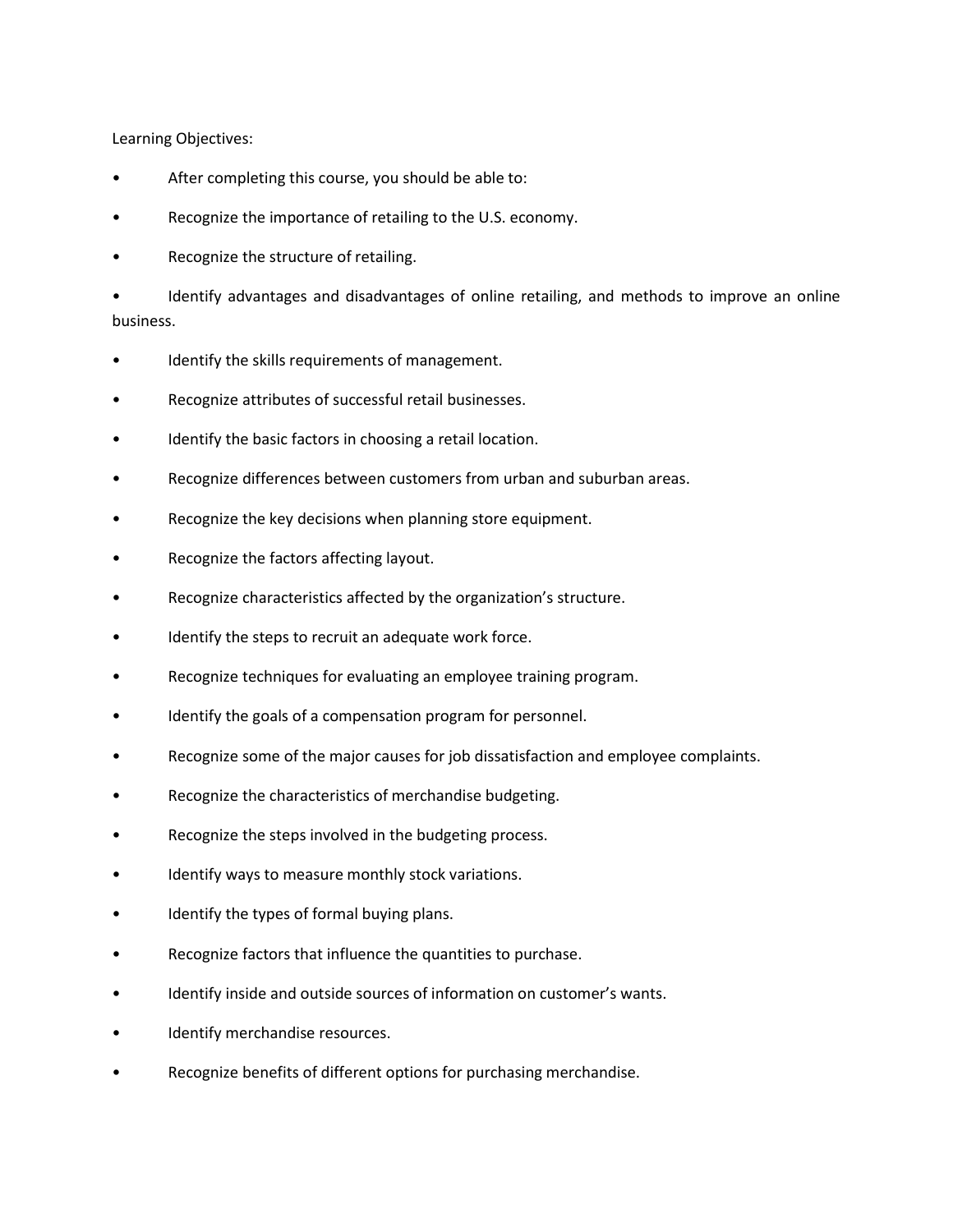- Recognize the attributes of an invoice.
- Identify the terms of sale discounts.
- Recognize how the terms of sale and datings on invoices are used.
- Recognize the limitations of merchandise control.
- Identify the goals of merchandise management.
- List the basic types of unit control systems.
- Identify how to minimize stock shortages.
- Identify the advantages of centralizing the activities in receiving and distributing merchandise.
- Recognize information captured when receiving and recording incoming merchandise.
- Recognize limitations of pricing techniques.
- Identify some of the factors influencing markup.
- Recognize steps involved in the retail advertising program.
- Identify different types of effective interior store displays.
- Recognize non-personal methods of sales promotions email, telephone and mail-order.
- Identify consumer premiums used to promote retail sales.
- Identify the general rules and elements in the sales process.
- Identify the major causes of customer complaints.
- Identify other customer services use to improve the shopping experience.
- Recognize a variety of types of retail credit.
- Recognize the credit legislation with which retailers should be familiar.
- Identify measurements used to evaluate the effectiveness of the credit department.
- Recognize the purposes served by accounting records.
- Identify the attributes of the balance sheet and operating statement.
- Identify different methods used for accounting control.
- Recognize the advantages and disadvantages of the retail method.